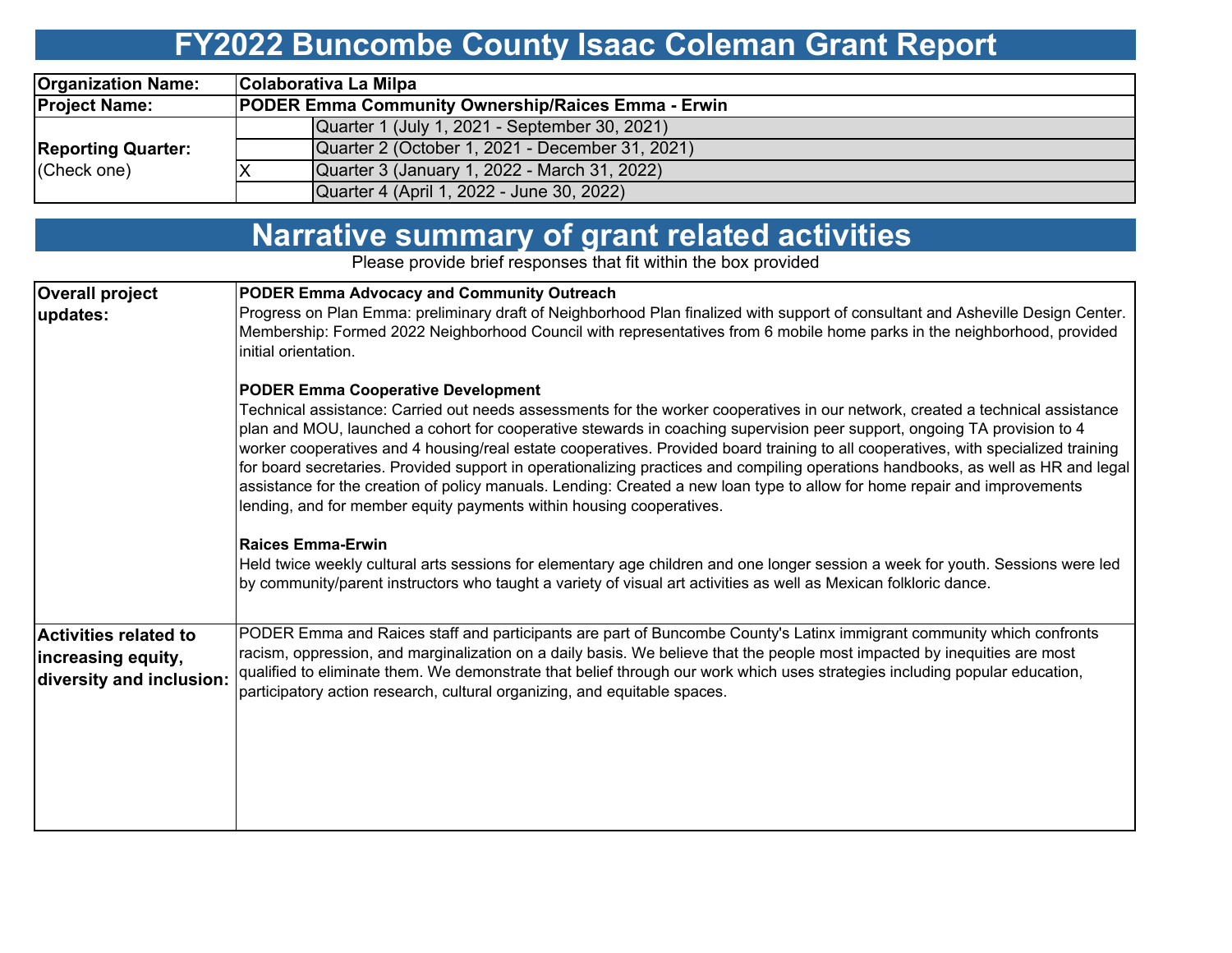| <b>Activities related to</b>          | As members of Colaborativa La Milpa, PODER Emma and Raices staff participate in monthly professional development                                                                                                                                           |  |  |  |  |  |  |  |  |
|---------------------------------------|------------------------------------------------------------------------------------------------------------------------------------------------------------------------------------------------------------------------------------------------------------|--|--|--|--|--|--|--|--|
| increasing operational<br>excellence: | workshops on topics such as work planning and evaluation, communications, budgeting, and fiscal oversight. La Milpa also<br>provides both organizations with a dedicated coach who provides technical support and systems to set, track, and measure goals |  |  |  |  |  |  |  |  |
|                                       | land outcomes.                                                                                                                                                                                                                                             |  |  |  |  |  |  |  |  |
|                                       |                                                                                                                                                                                                                                                            |  |  |  |  |  |  |  |  |
|                                       |                                                                                                                                                                                                                                                            |  |  |  |  |  |  |  |  |
|                                       |                                                                                                                                                                                                                                                            |  |  |  |  |  |  |  |  |
|                                       |                                                                                                                                                                                                                                                            |  |  |  |  |  |  |  |  |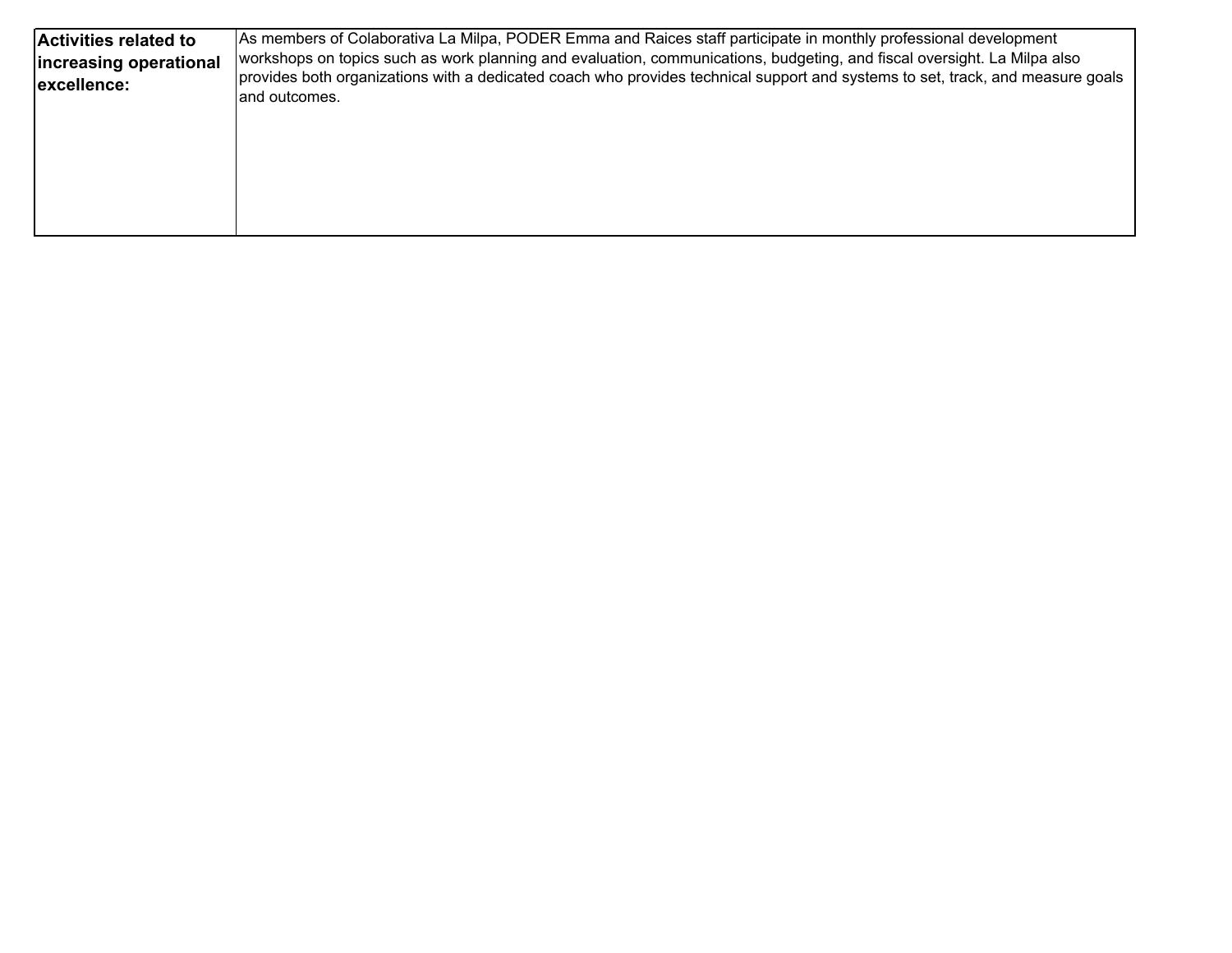## **FY2022 Buncombe County Isaac Coleman Grant Report**

| <b>Organization Name:</b> |                                                           | Colaborativa La Milpa                           |  |  |  |  |  |  |  |
|---------------------------|-----------------------------------------------------------|-------------------------------------------------|--|--|--|--|--|--|--|
| <b>Project Name:</b>      | <b>PODER Emma Community Ownership/Raices Emma - Erwin</b> |                                                 |  |  |  |  |  |  |  |
|                           |                                                           | Quarter 1 (July 1, 2021 - September 30, 2021)   |  |  |  |  |  |  |  |
| <b>Reporting Quarter:</b> |                                                           | Quarter 2 (October 1, 2021 - December 31, 2021) |  |  |  |  |  |  |  |
| (Check one)               |                                                           | Quarter 3 (January 1, 2022 - March 31, 2022)    |  |  |  |  |  |  |  |
|                           |                                                           | Quarter 4 (April 1, 2022 - June 30, 2022)       |  |  |  |  |  |  |  |

### **Progress toward annual goals**

|                                                                       |                    | Please only include new data for the specific quarter |                  |                  |                  |                 |
|-----------------------------------------------------------------------|--------------------|-------------------------------------------------------|------------------|------------------|------------------|-----------------|
| <b>Measure</b>                                                        | <b>Annual Goal</b> | <b>Quarter 1</b>                                      | <b>Quarter 2</b> | <b>Quarter 3</b> | <b>Quarter 4</b> | <b>Progress</b> |
| # of members in cooperatives in PODER Emma<br>network                 | 100                | 95                                                    | 24               | 0                |                  | 119             |
| Value of cooperatively owned community assets                         | \$2,200,000        | \$1,650,000                                           | \$404,149        |                  |                  | \$2,054,149     |
| # of community members actively participating<br>In PODER Emma's work | 300                | 188                                                   | 40               | 36               |                  | 264             |
| # of educational and cultural sessions provided<br>by Raices          | 240                | 60                                                    | 60               | 60               |                  | 180             |
| # of children participating in Raices                                 | 55                 | 50                                                    | $\Omega$         | 0                |                  | 50              |
| # of community member instructors participating  <br>In Raices        | 18                 | 16                                                    |                  | 0                |                  | 16              |

#### **Comments:**

Corrected an error in Column E/Row 18 from our Quarter 2 report which had duplicate numbers - changed to 0.